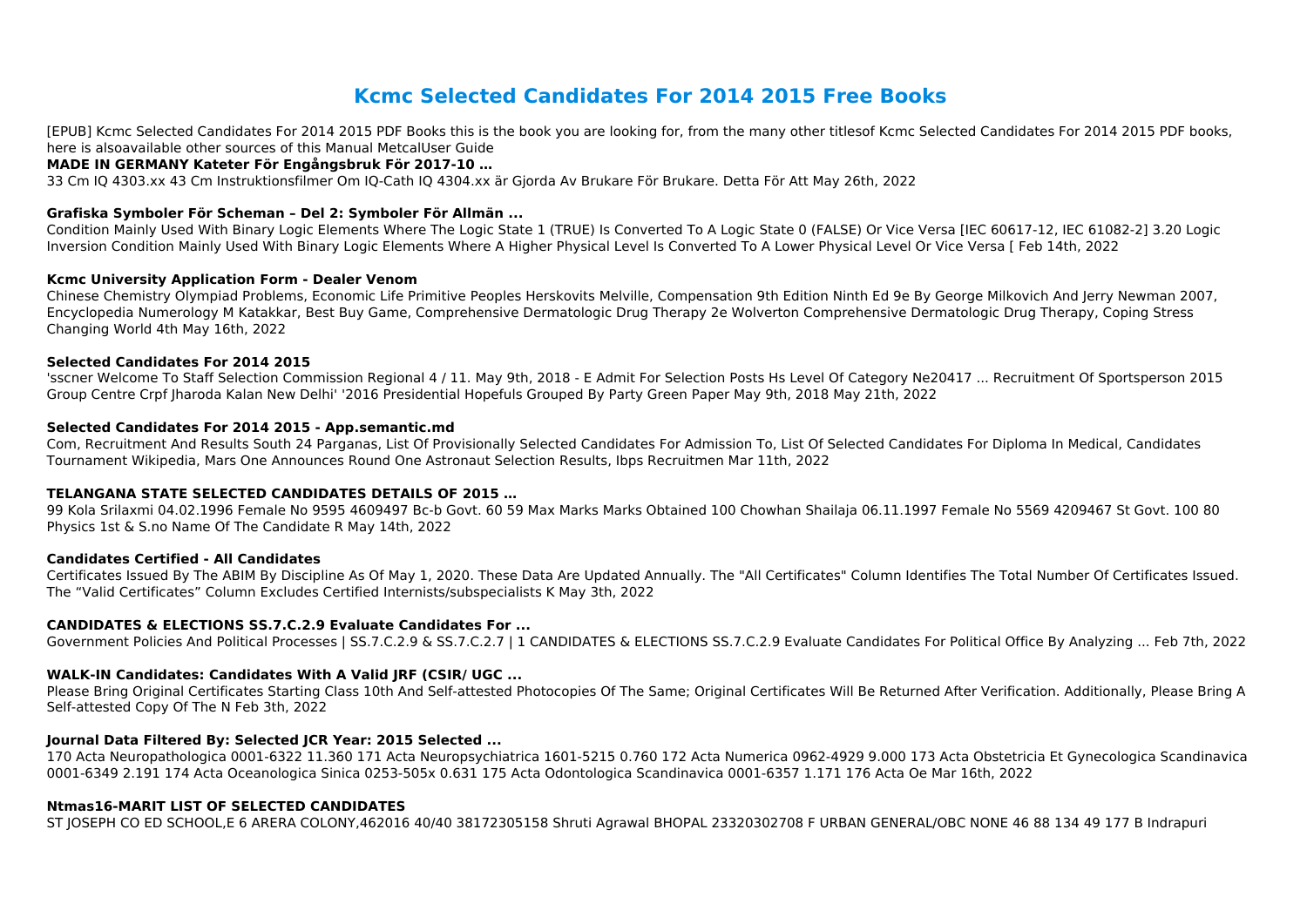133 48 E-8/4 CHAR IMLI,BHOPAL,462016 DELHI PUBLIC SCHOOL NEELBAD BHOPAL,BHOPAL ... Jan 18th, 2022

### **LIST OF SELECTED CANDIDATES FOR PARAMEDICAL OPHTHALMIC ...**

Paramedical Ophthalmic Assistant And Ophthalmic Nursing (2020-21 Session) 9 Pompi Das 10 Plaban Sarma 11 Hirak Jyoti Sarma 12 Partha Nath 13 Gyan Deep Bora 14 Silpi Sikha Das 15 Anup Thakuria. Created Date: Apr 6th, 2022

# **LIST OF SELECTED CANDIDATES OF PRE-SCHOOL FROM THE FIRST ...**

List Of Selected Candidates Of Pre-school From The First Draw Of Lots For Session 2021-22 S No Reg No. Candidate's Name Father's Name 1 Vsav/2021-22/ol/ps/548 Vanya Pali Mr. Jan 16th, 2022

#### **LKG - Candidates Selected For Admission - Session 2019-20**

S.n Roll no Name Date Of Reporting Venue For Joining 1 1931000194 Rohit Subhash Jadhav 30.03.2021 Punjab National Bank Staff Training College B-31, Institutional Area, Sector 62, Jun 15th, 2022

S.no. Reg.no. Name Father's Name 1 1274 Lavanya Maurya Gaurav Kumar Maurya 2 1276 Shantanu Sharma Dr. Nishant Prakash 3 1279 Gauransh Kandpal Satish Chandra 4 1281 Aarav Srivastava Ashish Srivastava 5 1283 Vivaan Srivastava Deval Srivastava 6 1284 Advit Sharma Niraj Kumar 7 1287 Akshayini Verma Mr.vivek Verma 8 1296 Shubang Mishra Mr.saurabh Mishra 9 1304 Ojas Agrawal Late Anand Kumar Agrawal May 25th, 2022

# **LIST OF SELECTED CANDIDATES - Bal Bharati**

62 Dev Dhingra Bbpsn/n2020-21/01117 Mr. Rohit Kumar Mrs. Anjana Batra General 63 General Bbpsn/n2020-21/01120 Anshika Rawat Mr. Rahul Singh Rawat Mrs. Pinky Rawat 64 B/s Bbpsn/n2020-21/01122 Maanya Kamboj Mr. Vaneet Kumar Kamboj Mrs. Geetanjali Kamboj 64 Atharv Johri Bbpsn/n2020-21/01124 Mr. Neerav Johri Mrs. Stuti Johri General 65 Vidhi Gangwar Jun 1th, 2022

# **JOINING SCHEDULE FOR CANDIDATES SELECTED THROUGH …**

# **CSAT-2021 SELECTED LIST OF (100) CANDIDATES**

8 101214 Mohammad Amreen Mohammad Yakub Shareef Female 9 100343 Md Abdul Zahid Md Abdul Hannan Male ... 57 100410 Sarwar Miya M D M D Sardar Miya Male 58 101508 Mohammad Sameera Sulthana Mohammad Raf Jun 19th, 2022

#### **PANEL LIST OF SELECTED CANDIDATES FOR PART TIME ...**

1 Shalu M Sc, B Ed New Abadi, Street No. 15, Hanumangarh Town 2 Diksha Awasthi M Sc, B Ed H. No. 28, W. N. 17, Suratgarh 3 Suman Makerr M Sc, B Ed W. N. 32, Near Badopal Road, Suratgarh 4 Saheli Kumari M Sc, B Ed Qtr 682/8, Maru Vihar, Afs, Suratgarh 1 Raman Kumar Ma, B Ed W.n. 9, Vpo-chha Feb 7th, 2022

#### **List Of Selected Candidates For Half/Full Freeship For ...**

7 Alok Das Half Freeship35000118072 350/CSE/8072/2020\_21 8 Rahul Dey 35000118049 Half Freeship 350/CSE/8049/2020\_21 9 Jun 20th, 2022

# **List Of Candidates Selected For Interview For The Post ...**

List Of Candidates Selected For Interview For The Post Subject Matter Specialist – Fisheries (T Jan 28th, 2022

#### **Instructions For The Selected Candidates**

8 Balachandra Kumaraswamy S K Swamy 9 Pratha Kulkarni Ashish Kulkarni 10 Shubham Suroshe Arun Suroshe ... 234 Vishal Jain Padam Chand Jain 235 Kalyan Cheerla Venkata Rao Cheerla 236 DEVENDRA SINGH ARAM SINGH ... 261 Narendra Devireddy Mar 10th, 2022

#### **Selected Candidates List (Entry 2020)**

Dr. Zeshan Iqbal Director PGS, CPSD Tel: 92- 51-9047846 Fax: 92- 51-9047420 ... Talha Ahmed Qureshi Waqas Ahmed Abdullah Ajmal Ajmal Saeed 10. Faisal Hayat Muhammad Hayat Muhammad Muddassar Qureshi Muhammad Aslam 12. Abdullah Khalid Ki Mar 26th, 2022